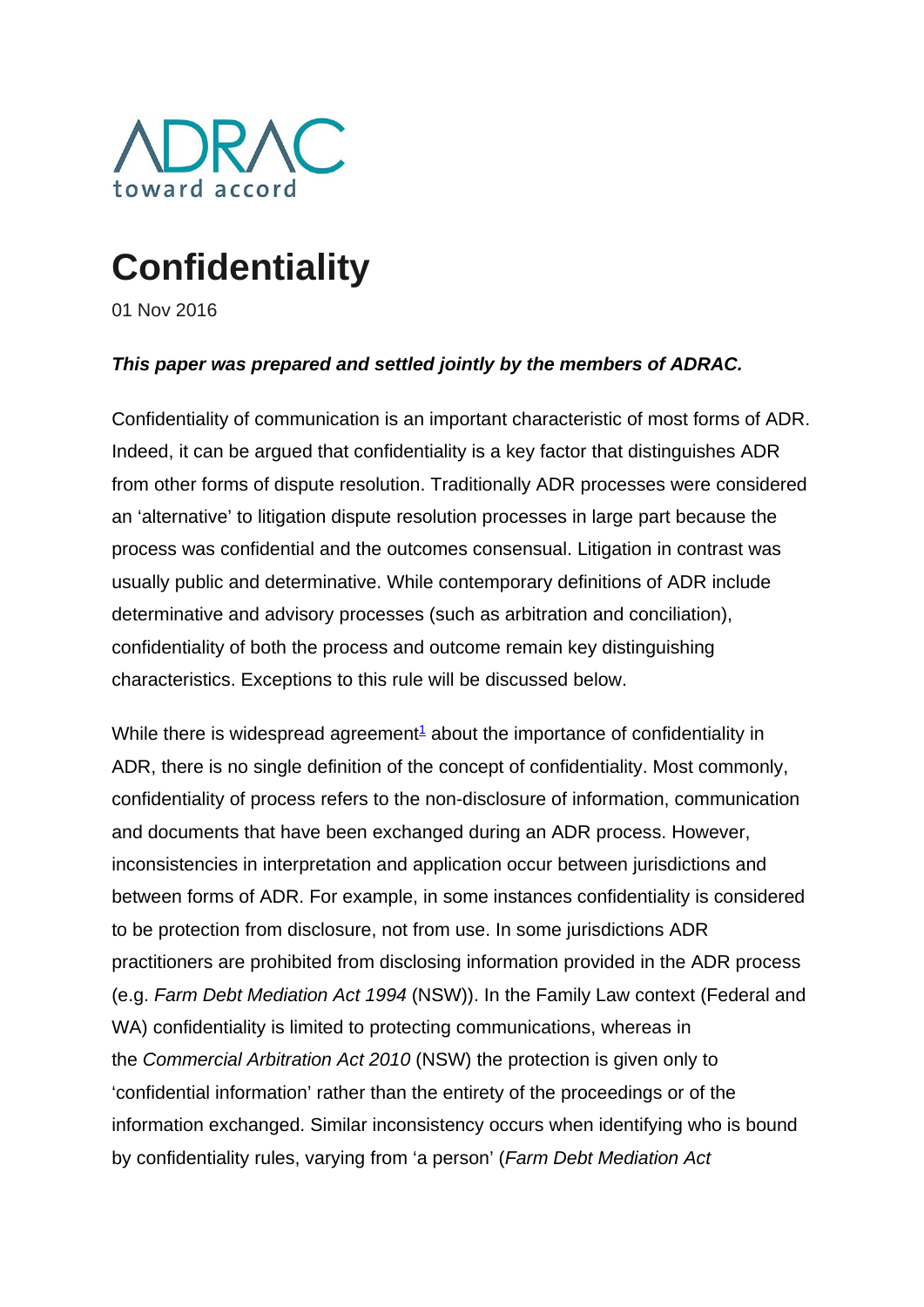*1994* (NSW)), the ADR practitioner (*Family Court Act 1997* (WA)), to the parties and the ADR tribunal (*Commercial Arbitration Act 2010* (NSW)). Significant variance also occurs when exceptions to confidentiality obligations are considered. These will be discussed in more detail below. Despite these inconsistencies, confidentiality in ADR can be regarded as designed and applied to protect the communications that occur within the process from disclosure outside the process.

## **Why is confidentiality important?**

Confidentiality is important in ADR for a number of related reasons. Firstly, ADR processes rely on full and frank disclosure of relevant information in order to derive a consensual outcome. Unlike litigation, an ADR process does not usually involve mechanisms that compel disclosure, nor is it an evidentiary process. ADR does not take evidence - such as sworn testimony or expert evidence. The provision of information is reliant on participants' willingness to disclose. Confidentiality of the process and communications assists disclosure as participants can be reassured that any information provided will not usually be disclosed outside the ADR proceedings.

Secondly, and for similar reasons, the assurance of confidentiality encourages participants in ADR to genuinely negotiate in order to reach a resolution. Genuine negotiation would normally involve making concessions, revealing bottom lines and underlying interests, and disclosing potential options and compromises. These behaviours may not be forthcoming if the participant feels they will subsequently be disclosed outside the ADR process, particularly if a resolution isn't reached in ADR. Indeed, the participant may feel their negotiating position in future DR processes will be undermined if these ADR communications and strategies are subsequently revealed.

Thirdly, confidentiality of the ADR process and outcome protects privacy. Although in some special circumstances litigated cases can be kept confidential, an overriding principle of court processes is that proceedings and outcomes are open to public scrutiny. ADR allows for the resolution of disputes that involve sensitive and commercial-in-confidence information without the public exposure of that information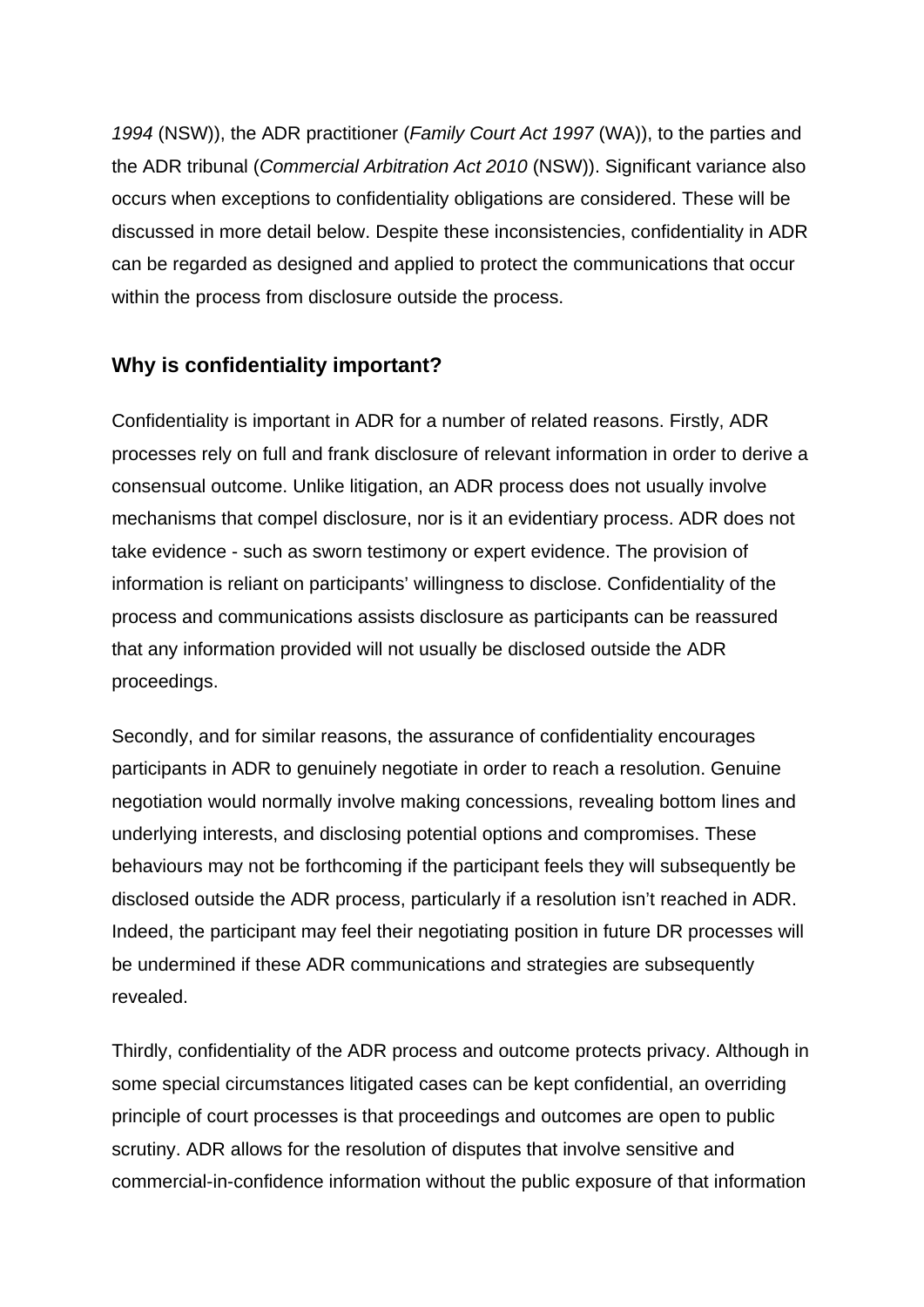or the resulting agreements (or indeed continuing disagreements). The possibility that confidentiality in ADR may conceal unsafe or unjust processes or outcomes will be discussed below.

# **Exceptions to Confidentiality**

#### **Statutory**

In some instances, it is considered inappropriate to keep communications confidential in ADR. Most jurisdictions identify a series of circumstances under which confidentiality may or must be overridden. In the family law jurisdiction, a significant number of exceptions are described in the *Family Law Act 1975*. An FDR practitioner 'must' disclose a communication if they reasonably believe it is necessary to comply with a law – the most common example being to report child abuse. An FDR practitioner 'may' disclose a communication:

if he or she reasonably believes that the disclosure is necessary for the purpose of:

- i. protecting a child from the risk of physical or psychological harm
- ii. preventing or lessening a serious and imminent threat to the life or health of a person
- iii. reporting the commission, or preventing the likely commission, of an offence involving violence or a threat of violence to a person
- iv. preventing or lessening a serious and imminent threat to the property of a person
- v. reporting the commission, or preventing the likely commission, of an offence involving intentional damage to the property of a person or a threat of damage to property
- vi. assisting an independent children's lawyer to properly represent a child's interests.

*Family Law Act 1975*, section 10H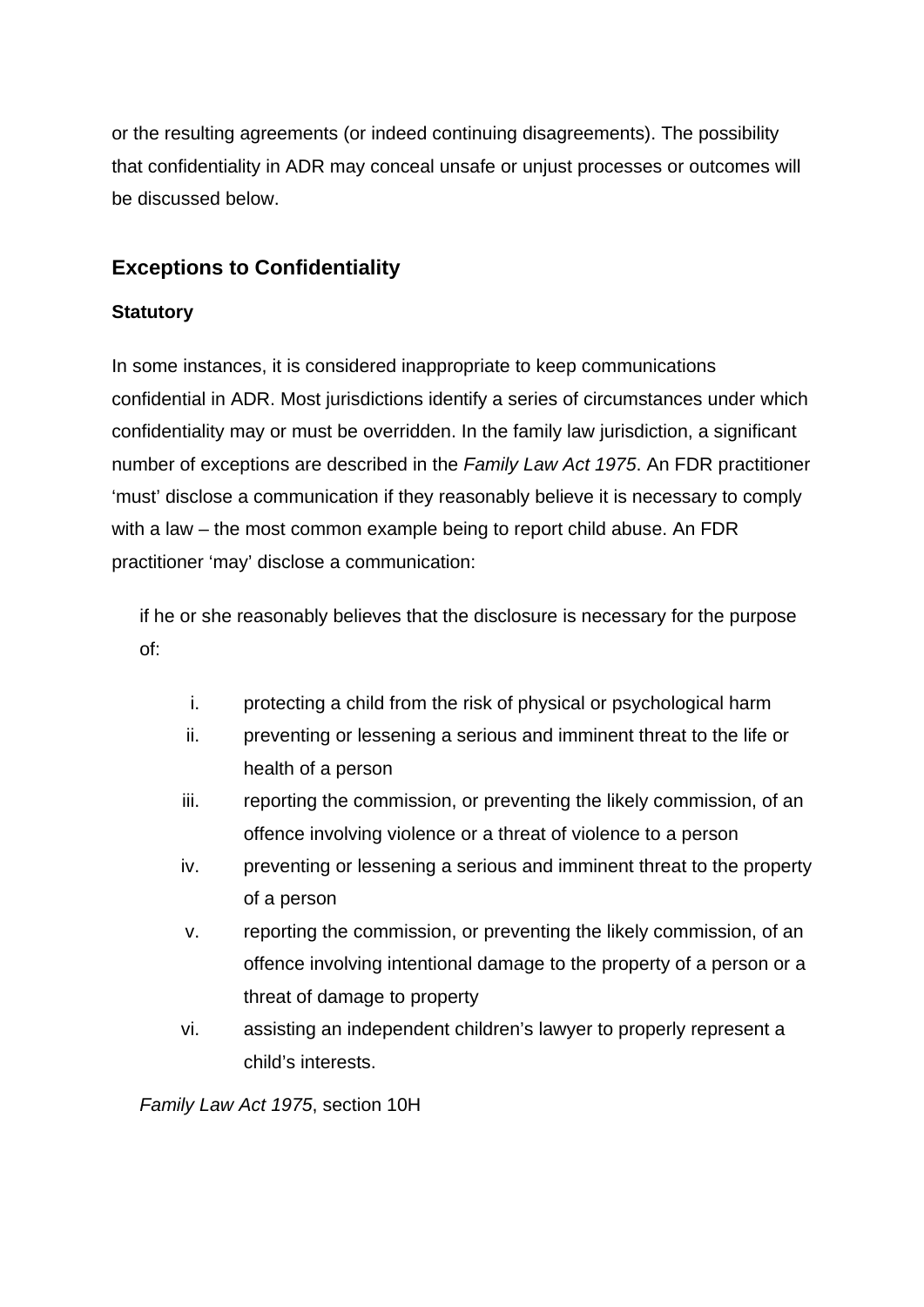Other jurisdictions have similar exceptions relating to the prevention of harm or minimising the danger of injury. A number also include exceptions to allow for research and evaluation and 'as reasonably required' to allow for the purpose of referring to another ADR process. All jurisdictions allow for confidentiality to be waived by consent of the parties – however many are silent as to whether the ADR practitioner can or needs to also provide consent. Some interpretive issues attend these exceptions. For instance, would 'preventing or lessening a serious and imminent threat to the health of a person' extent to allowing a person to obtain psychological counselling?

In commercial ADR if a disputant is a corporation subject to relevant stock exchange rules it is important to avoid subsequent conflict, and to comply with obligations at law, that it has the ability to comply with those rules by disclosing to the exchange whatever is necessary to fulfil its obligations at law in that regard.

### **Privately agreed exceptions**

If an ADR process is not subject to a statutory confidentiality regime, the disputants (with or without inclusion of the ADR practitioner) can always agree upon a confidentiality regime, which may vary depending upon the nature of the dispute, the disputants and the process in question.

ADRAC understands that confidentiality agreements often provide for 'blanket' confidentiality. Such agreements may not serve the interests of disputants particularly well because, for instance, the agreed regime may preclude disclosure for the purpose of reporting an ADR practitioner to a relevant regulatory, professional or accrediting body.

ADRAC is interested in receiving feedback on the kinds of confidentiality regimes which operate in particular areas of dispute (including agreed exceptions to confidentiality obligations).